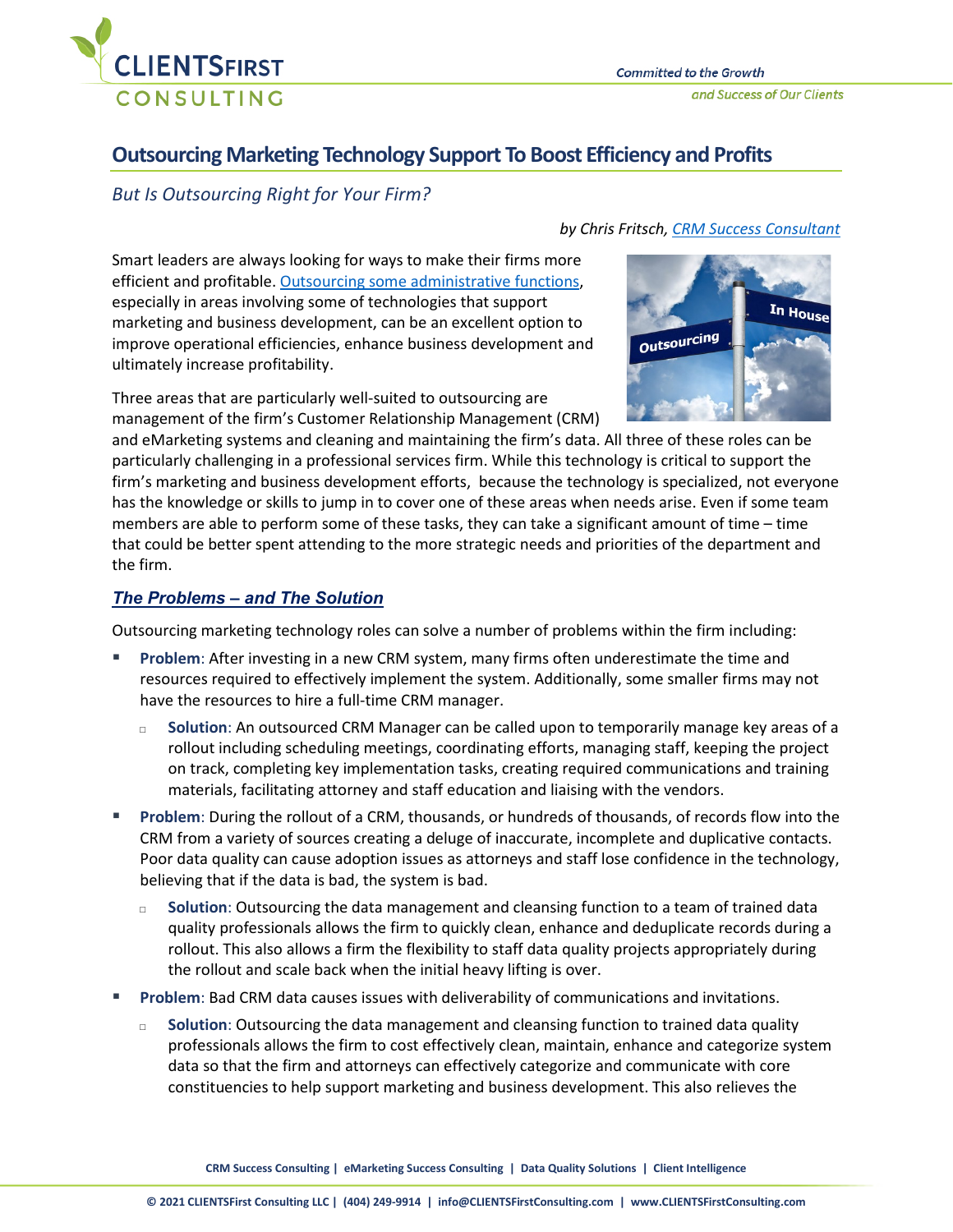marketing team of the responsibility (and time) to hire, train and manage staff, allowing them to focus on more strategic priorities.

- **Problem**: The firm has issues effectively communicating with Clients and prospects due to a lack of strategy, staff or sophistication.
	- □ **Solution**: Outsourcing eMarketing management and/or support can provide the expertise needed to ensure that the deliverability of email campaigns and invitations can be maximized, that the CRM and eMarketing system integrations are working properly and that the firm avoids significant penalties associated with noncompliance with global and state data privacy regulations. Additionally, many outsourced eMarketing staff have experience consulting and working together with a number of firms and can help to develop a sound strategy to make eMarketing more effective.
- **Problem:** Staff members need to be out of the office for vacations, maternity, family, medical or other issues, leaving a huge hole in the firm's ability to manage the CRM system and team, communicate effectively, coordinate events or maintain clean system data.
	- □ **Solution**: With dedicated outsourced CRM, e-Marketing or Data Management support you know that you have a team at your disposal to assist whenever and wherever you have a short-term or long-term need or a hole to fill.

# *Additional Benefits of Outsourcing CRM, Data Quality and eMarketing*

While many firms turn to outsourcing because it can provide substantial cost savings on staff overhead, pay and benefits as opposed to hiring internal team members, there are a number of additional benefits firms don't always consider, including:

- Outsourcing provides flexible staffing and support on a short-term, long-term or permanent basis.
- **Dutsourcing can give firms access to specialized technical and operational expertise.**
- **Dutsourced professionals often have years of training on a number of CRM and eMarketing systems** and can get up to speed quickly without the need for hours of specialized system training.
- **Dutsourcing providers should handle the supervision, oversight and quality review services.**
- **With outsourced specialists, budgets can be planned more efficiently.**
- **Dutsourcing can help enhance staff retention by relieving valued and overextended team members** of tedious or routine responsibilities, allowing them to focus on more complex projects or strategic functions.
- **Some outsourcing providers also provide critical project strategy and planning services and can** share information, ideas and best practices for success.
- Some providers offer industry-specific expertise that is sorely lacking in staff members from 'temp' services.

# *But Is Outsourcing Right for Your Firm?*

There are many factors to consider before deciding to outsource CRM, eMarketing or Data Quality functions. To help determine if outsourcing is right for you, consider these four questions:

## **1. Why are you thinking of outsourcing?**

If your existing staff is too busy with day-to-day tasks, processes and requests to focus on more strategic initiatives or goals, or if gaps in knowledge are preventing you from realizing the benefits of your marketing and business development technology systems, your team could likely reap a significant return from outsourcing.